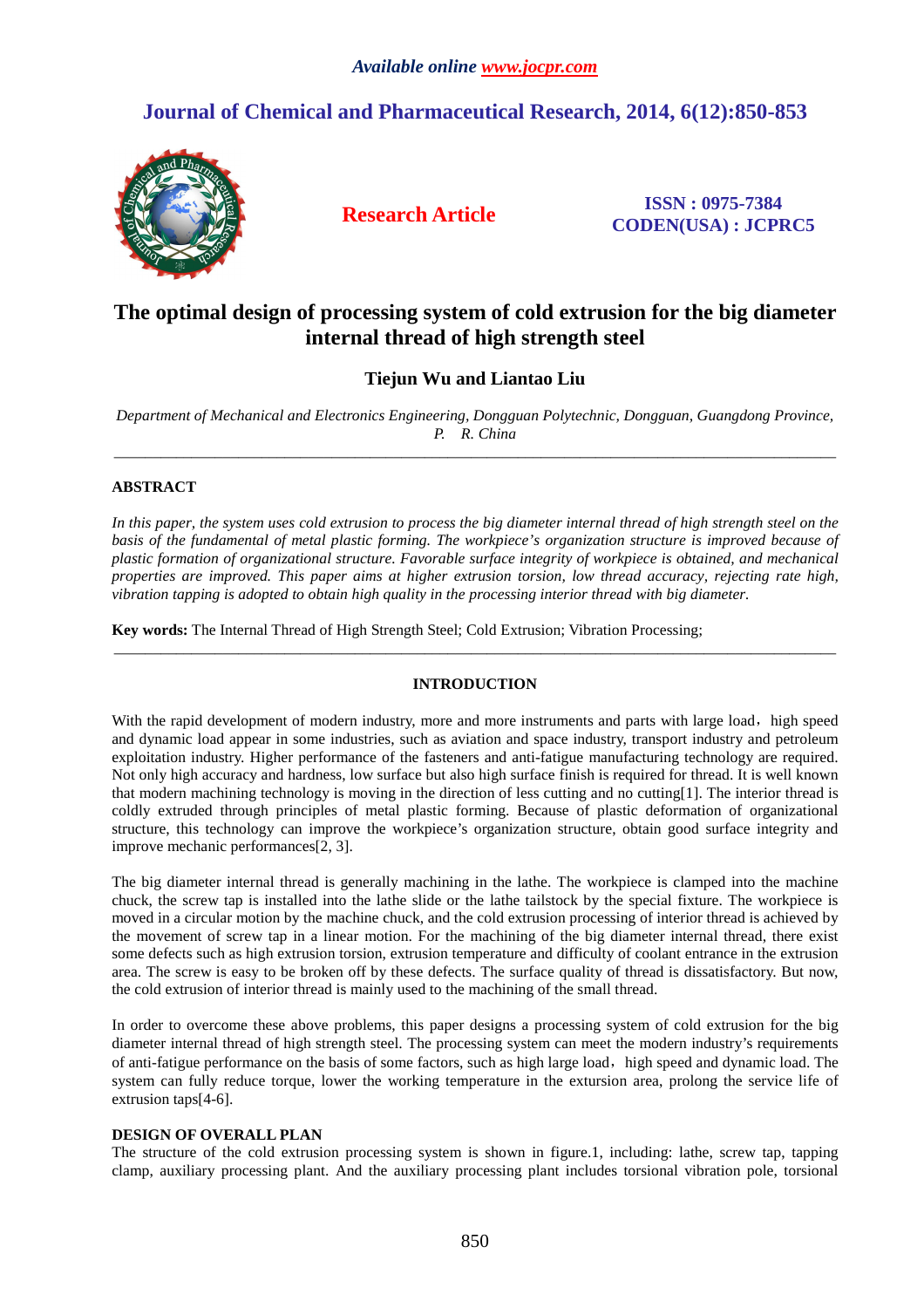vibration plate, fixed plate, bed.

Firstly, the workpiece with prefabricated underport is installed into machine chuck, then the spindle speed is adjusted; secondly, the screw tap is moved to the appropriate position through adjusting lathe tailstock, the lathe slide is moved in order to balance torsional vibration plate installed on the auxiliary processing plant with torsional vibration pole installed into the tapping clamp.

*\_\_\_\_\_\_\_\_\_\_\_\_\_\_\_\_\_\_\_\_\_\_\_\_\_\_\_\_\_\_\_\_\_\_\_\_\_\_\_\_\_\_\_\_\_\_\_\_\_\_\_\_\_\_\_\_\_\_\_\_\_\_\_\_\_\_\_\_\_\_\_\_\_\_\_\_\_*

Compared to processing methods, this processing method add vibratory tapping, vibration tapping is adopted, vibrating displacements on the fixed plate are produced through electromagnetic vibration exciter driving torsional vibration plate, the torsional vibration pole installed on the extrusion tapping clamp is shocked to obtain vibrating procedures of cold extrusion of interior thread.

#### **DESIGN OF ASSIST PROCESSING DEVICE**

The auxiliary processing device is based on magnetic vibration exciter. This auxiliary device includes fixed plate, base, torsional vibration plate and magnetic vibration exciter. In processing, the fixed plate is attached on the base; the torsional vibration plate is installed on the fixed plate by a slide connection; the magnetic exciter is fixed on the fixed plate; one end of the torsional vibration plate is touched with the torsional vibration pole installed into the tapping clamp. In the cold extrusion process, use magnetic exciter as vibration source, the torsional vibration plate is vibrated, through guide groove in the fixed plate, the torsional vibration plate impacts the torsional vibration pole in a specific direction. The torsional vibration pole drives extrusion tapping clamp to be vibrated.



*1. Lathe slide 2. Taps fixture 3. Lathe tailstock 4. Torsional vibration plate 5. The base 6. The fixed plate 7. Exciter 8. Torsional vibration pole 9. Lathe chuck 10. the workpiece 11. Screw tap*  **Figure 1: The overall structure** 

As the magnetic exciter during machining, the magnetic exciter is fixed on the fixed plate. According to cold extruding torsion M[7], the appropriate is selected, its adjusting range of exciting force is from  $F_I$  to  $F_2$ (i.e. 500-1000kgf).

The torsional vibration pole is installed on the extrusion tapping clamp, and it is used to drive screw tap to obtain vibrating pulse procedures of cold extrusion. The length calculation is followed as

$$
L = L_1 + L_2 = L_1 + M / F_1
$$

Where,  $L<sub>1</sub>$  represents the threads length,  $L<sub>2</sub>$  represents the external length of the torsional vibration pole.

The structure of the torsional vibration pole is shown in Figure 2.



**Figure 2: The structure of the torsional vibration pole** 

The torsional vibration plate is used to impact the torsional vibration pole under exciting force of the electromagnetic exciter, and the screw tap is driven to obtain the pulse vibration process. The screw tap is installed into the lathe tailstock, the torsional vibration pole will move in a straight path during processing. In order to solve steady vibration processing, the torsional vibration device is designed to be platelike. This structure can meet the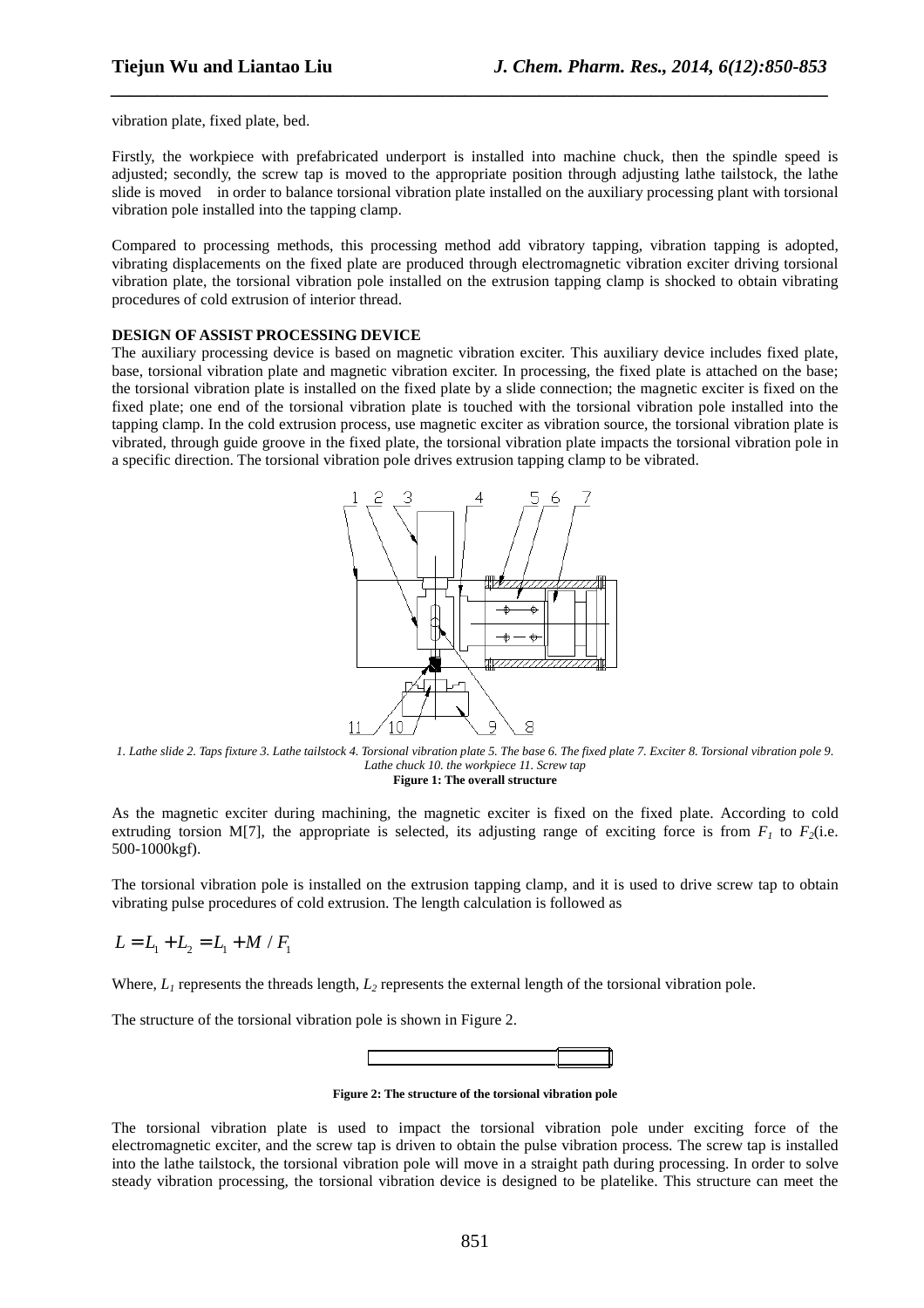requirement of contact between the torsional vibration pole and the torsional vibration plate during machining process. As the same time, to achieve the exciting effect on the torsional vibration pole from the torsional vibration plate, there is a designed convex edge on the trail end of the torsional vibration plate, and the torsional vibration plate is match with the armature of the vibration exciter. There are four designed holes on the torsional vibration plate for installing the guide bolt. The guide bolt will be matched with the guide slot on the fixed plate of the vibration exciter to guide the vibration of the torsional vibration plate. The structure of the torsional vibration plate is shown in Figure 3.

*\_\_\_\_\_\_\_\_\_\_\_\_\_\_\_\_\_\_\_\_\_\_\_\_\_\_\_\_\_\_\_\_\_\_\_\_\_\_\_\_\_\_\_\_\_\_\_\_\_\_\_\_\_\_\_\_\_\_\_\_\_\_\_\_\_\_\_\_\_\_\_\_\_\_\_\_\_*



**Figure 3: The structure of the torsional vibration plate** 

The fixed plate is used to adjust the height of the torsional vibration plate and place the vibration exciter. The vibration is installed in the slot of the fixed plate, and it is tighten on the convex edge through the bolts. There are two parallel guide slots on the fixed plate. The fixed plate is contacted with the torsional vibration plate by through the guide bolts, the two guide slots are used to guide the torsional vibration plate. On both sides of the fixed plate, there are the designed screw holes which are cooperate with the parallel slots in the base to adjust the height of the fixed plate.



**Figure 4: The structure of the torsional fixed plate** 

The base is fixed on the lathe slide, and it is used to support the entire assist device plate. On both sides of the base, there are two parallel strip-type slots which are used to adjust the height of the fixed plate.



**Figure 5: The structure of the base** 

#### **CONCLUSION**

Research result shows the processing quality is obviously improved by the cold extrusion system processing the big diameter internal thread of high strength steel.